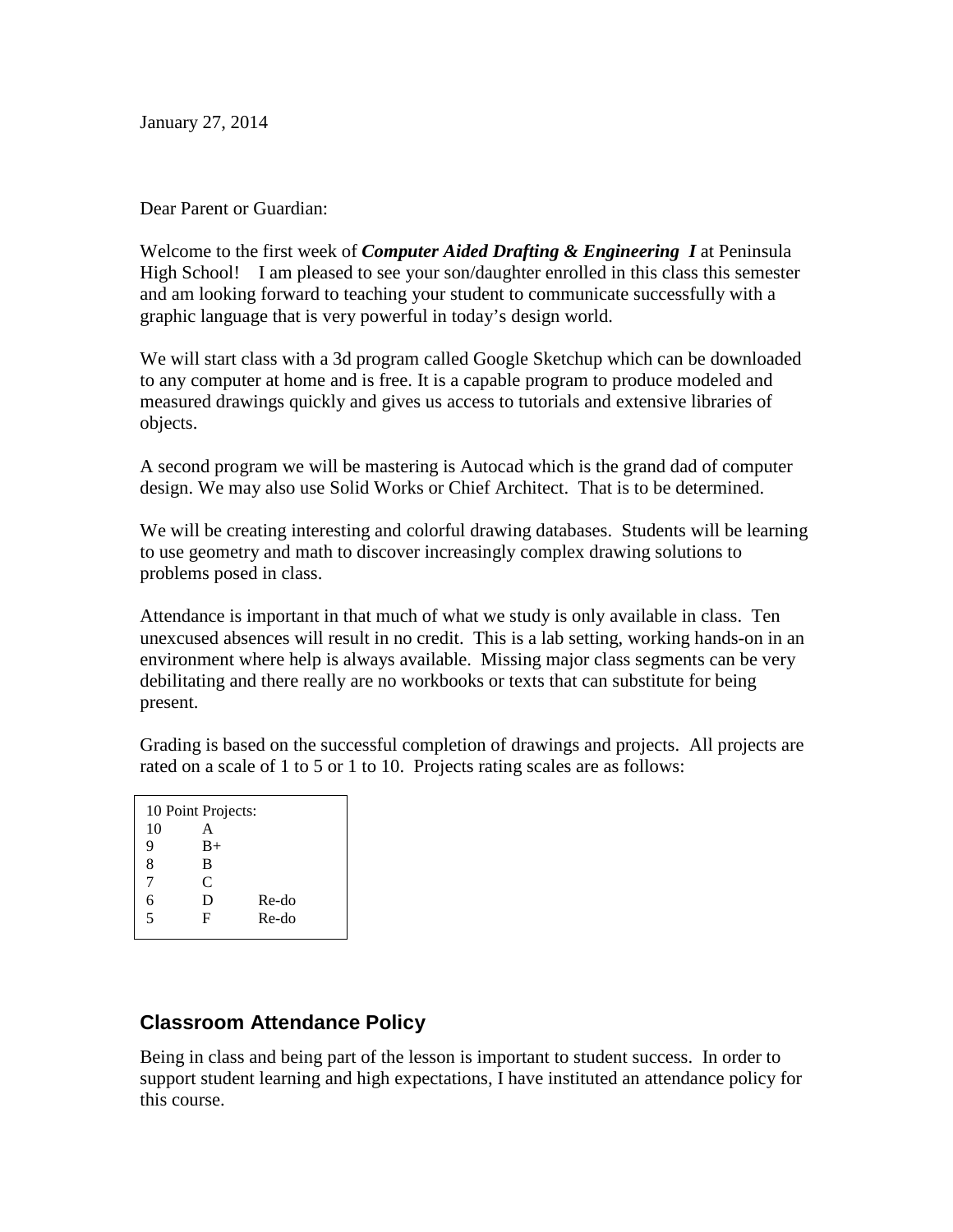**The maximum number of absences allowed per class is ten. This includes excused and unexcused absences. The classroom teacher will notify the student when he/she is nearing the absence limit, and again when he/she has reached or exceeded 10 absences and are in jeopardy of losing credit. Once the student is notified, they will be responsible for appealing the loss of credit in writing and attending an appeal meeting with the Dean of Students, or administrator if she is not available. An academic probation plan may be instituted to help guide the student toward a successful end to the semester.** 

Interim grades and final grades are a composite of the grades earned on class assignments, projects, and tests. If at any time during the semester you have any questions about grades or assignments, please feel free to contact me at Peninsula High School Ph. 253.530.4400 or email: rieblij@psd401.net or go to johnriebli.com

I am looking forward to an exciting year at Peninsula.. We have 29 Cad workstations. Our primary software is Google Sketchup, AutoCad LT 2008, Chief Architect, Solid Works and *Rhino*, version 4.

In class I utilize a 60" flat screen to visually demonstrate the complex drawing commands. We also have several printers available for project output. We are very proud to have this outstanding program available for students interested in engineering, architecture, or graphic communication.

Attached is a course outline. Please examine the attachments and, again, I am happy to answer any questions. Email: rieblij@psd401.net. My direct line at school is 253.530.4400.

Sincerely,

John Riebli Technical Design Instructor Peninsula High School

*Cadd-Student Name \_\_\_\_\_\_\_\_\_\_\_\_\_\_\_\_\_\_\_\_\_\_\_\_\_\_\_\_\_\_\_\_\_\_\_\_\_\_\_\_\_\_\_\_\_\_* 

Parent Signature \_\_\_\_\_\_\_\_\_\_\_\_\_\_\_\_\_\_\_\_\_\_\_\_\_\_\_\_\_\_\_\_\_\_\_\_\_\_\_\_\_\_\_\_\_\_\_\_

Parent Email: \_\_\_\_\_\_\_\_\_\_\_\_\_\_\_\_\_\_\_\_\_\_\_\_\_\_\_\_\_\_\_\_\_\_\_\_\_\_\_\_\_\_\_\_\_\_\_

Cadd 1 2013-2014 Instructor: John Riebli Room 625 Peninsula High School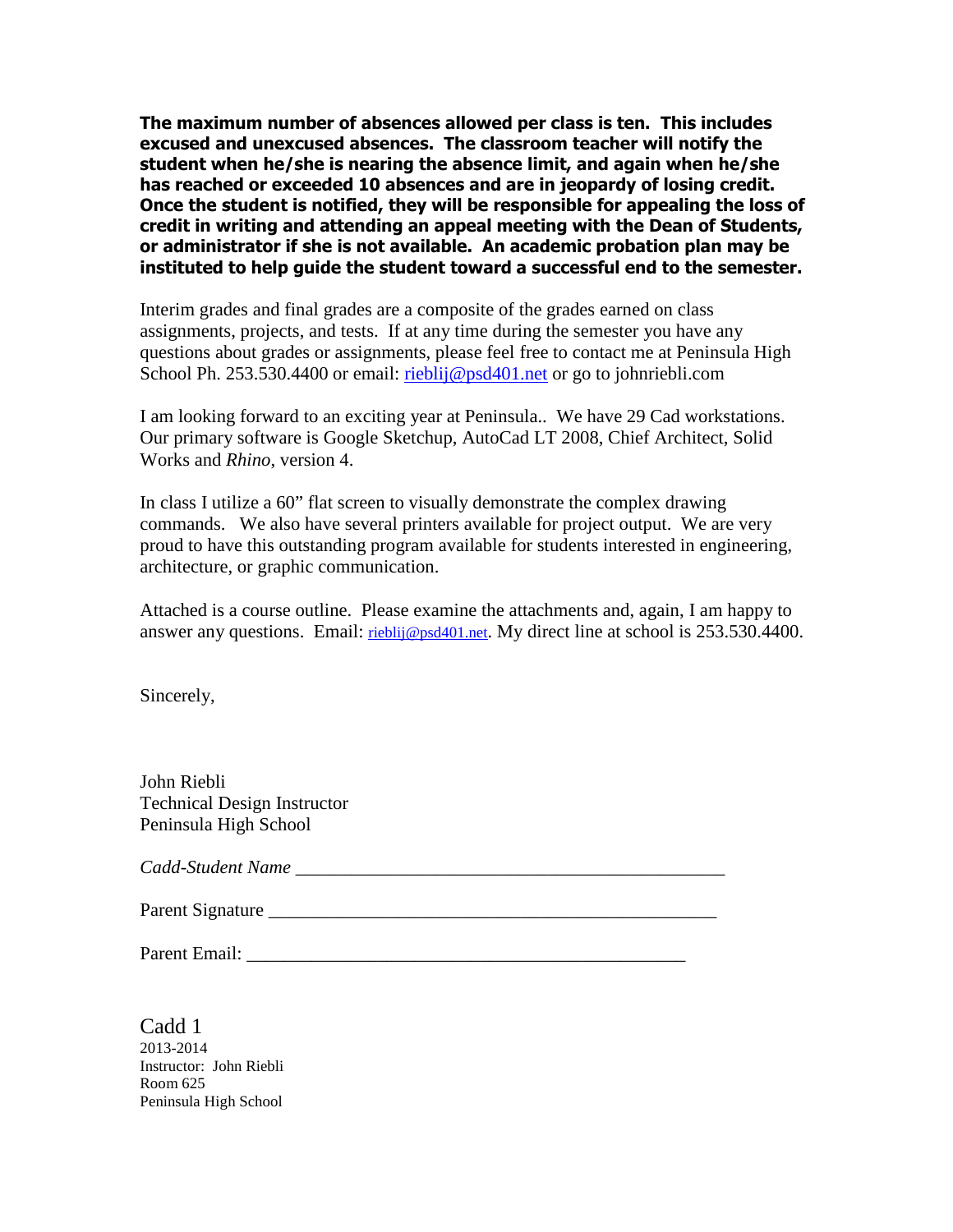### Course Overview

**CADD** works with sketching and computer modeling techniques. Students learn standard conventions associated with communicating graphically to a technical audience. They begin applying geometric concepts to develop increasingly complex models to render, animate, and to convert in to two dimensional representations of three dimensional views. Scale, dimensioning, lighting effects and some animation will be mastered.

Students will incorporate basic computer drawing operations within a context of three dimensional coordinate systems to produce increasingly complex projects. They complete exercises designed to teach them skills working with lines, surfaces and solids. They learn to work with snap, viewports, control points, layers, bitmap images, object properties, rendering software and many other modeling features. In addition, students will apply the design principles of balance, gradation, repetition, contrast, harmony, dominance, and unity in developing their own aesthetic.

An overview of three-dimensional uses of Cad is the focus of this class. Students will complete this class with an increased understanding of the role of three dimensional modeling and design within a wide range of career possibilities.

### **Primary Goals for Cadd**

Computer created documents will adhere to these standards:

- Student name and date on all drawings.
- Drawing is to be accurate.
- Drawing is to be to scale with scale noted.
- Drawing is to be dimensioned and notated.
- Drawing is to include detail sufficient to build the object drawn.

Students will work through exercises and projects to develop the skills to produce increasingly complex drawings which must adhere to these standards. Drawings will progress from simple blocks to complex blocks, from simple assemblies to more complex assemblies. And there will be a project that pulls together the learned skills to create an original concept drawing: for example, student will create a display cabinet designed to accommodate the objects of a hobby or interest in accordance with solid design principles, a 3-d rendering and an exploded view adhering to the above document standard.

At the end of the course students will create an original house plan and construct a physical model of the plan. The model and drawing concept will be part of a formal presentation to the class.